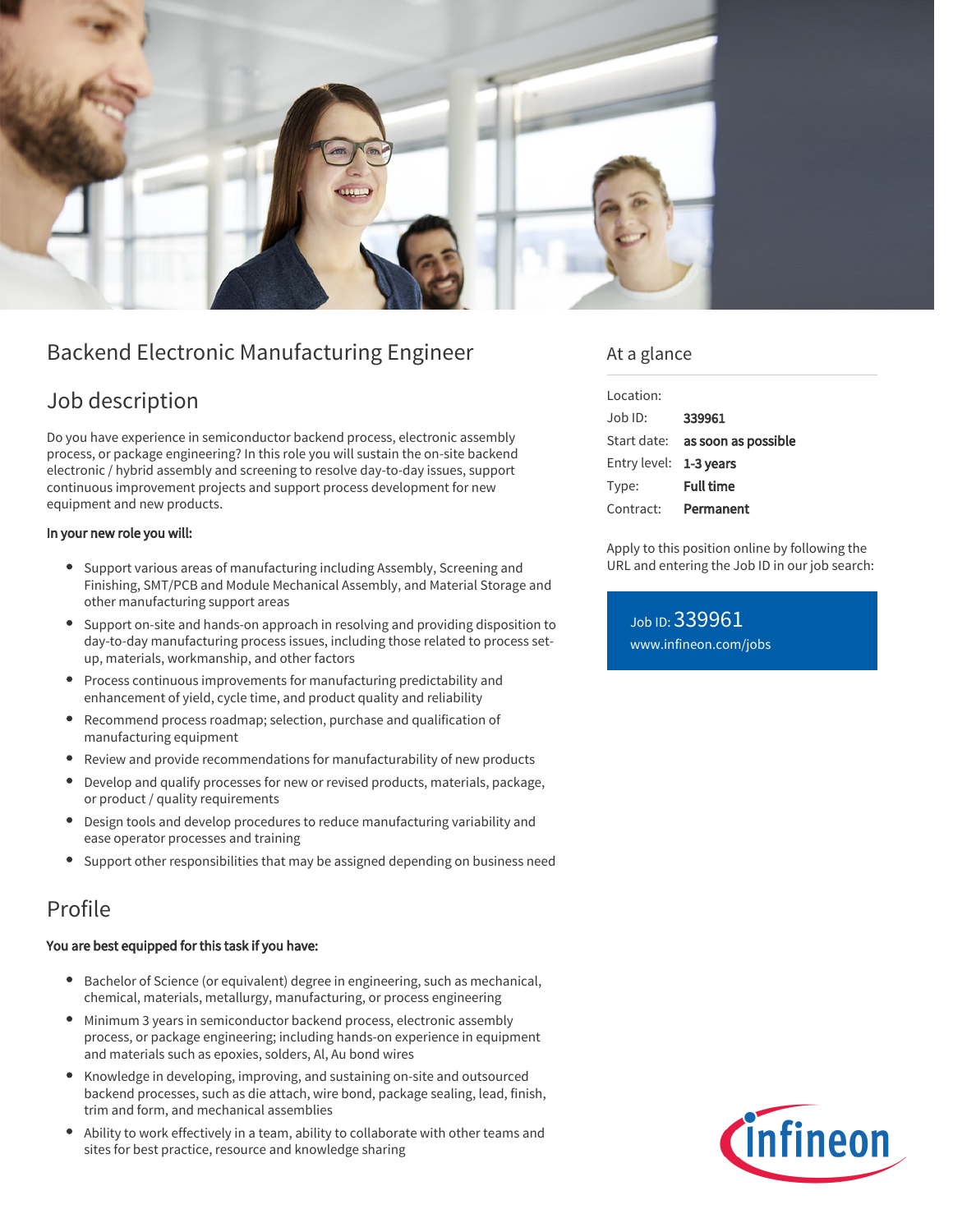- Experience in leading continuous improvement teams and optimistic in managing and implementing changes
- Worked with other teams to deliver customer commitments on manufacturing engineering projects and tasks
- Skills in tools for new process development, process optimization, and continuous improvement such as DFM reviews, DOE, 8D, FMEA, Control Plans, OCAP, and statistical analysis methods/tools

Infineon Power & Sensor Systems (PSS) semiconductors play a vital role in enabling intelligent power management, smart sensitivity as well as fast and reliable data processing in an increasingly digitalized world. IR HiRel, part of Infineon PSS, is a leader in high-reliability, rad hard power management and RF solutions for space and other extreme environments.

Our leading-edge power devices make chargers, adapters, power sources and lighting systems smarter, smaller, lighter and more energy-efficient. Our trusted sensors increase the context sensitivity of "things" and systems such as HMI, and our RF chips power fast and reliable data communication.

– We drive leading-edge power management, sensing and data transfer capabilities –

### Why Us

#### Part of your life. Part of tomorrow.

We make life easier, safer and greener – with technology that achieves more, consumes less and is accessible to everyone. Microelectronics from Infineon is the key to a better future. Efficient use of energy, environmentally-friendly mobility and security in a connected world – we solve some of the most critical challenges that our society faces while taking a conscientious approach to the use of natural resources.

IR HiRel Products Inc. is an equal opportunity employer. All qualified applicants will receive consideration for employment without regard to race, color, religion, sex (including pregnancy, childbirth, or related medical conditions), gender identity, national origin, ancestry, citizenship, age, physical or mental disability, legally protected medical condition, family care status, military or veteran status, marital status, domestic partner status, sexual orientation, or any other basis protected by local, state, or federal laws. Applicants with questions about access or requiring a reasonable accommodation for any part of the application or hiring process should contact the Talent Network by phone at (408) 503-2194.

Employment at Infineon is contingent upon proof of your legal right to work in the United States under applicable law, verification of satisfactory references and successful completion of a background check and drug test, and signing all your onboarding documents .

In some instances, if applicable, U.S. export control laws require that Infineon obtain a U.S. government export license prior to releasing technologies to certain persons. This offer is contingent upon Infineon's ability to satisfy these export control laws as related to your employment and anticipated job activities. The decision whether or not to submit and/or pursue an export license to satisfy this contingency, if applicable, shall be at Infineon's sole discretion.

#### IMPORTANT NOTICE:

Infineon is requiring all new U.S. employees and contractors to be fully vaccinated against COVID-19. Full vaccination is defined as two weeks after both doses of a twodose vaccine or two weeks since a single-dose vaccine has been administered. Anyone unable to be vaccinated, either because of a sincerely held religious belief or a medical condition or disability that prevents them from being vaccinated, can request a reasonable accommodation.

Infineon Technologies takes data privacy and identity theft very seriously. As such, we do not request personally-identifiable information (PII) from applicants over the internet or electronically. Please kindly refrain from disclosing your PII electronically